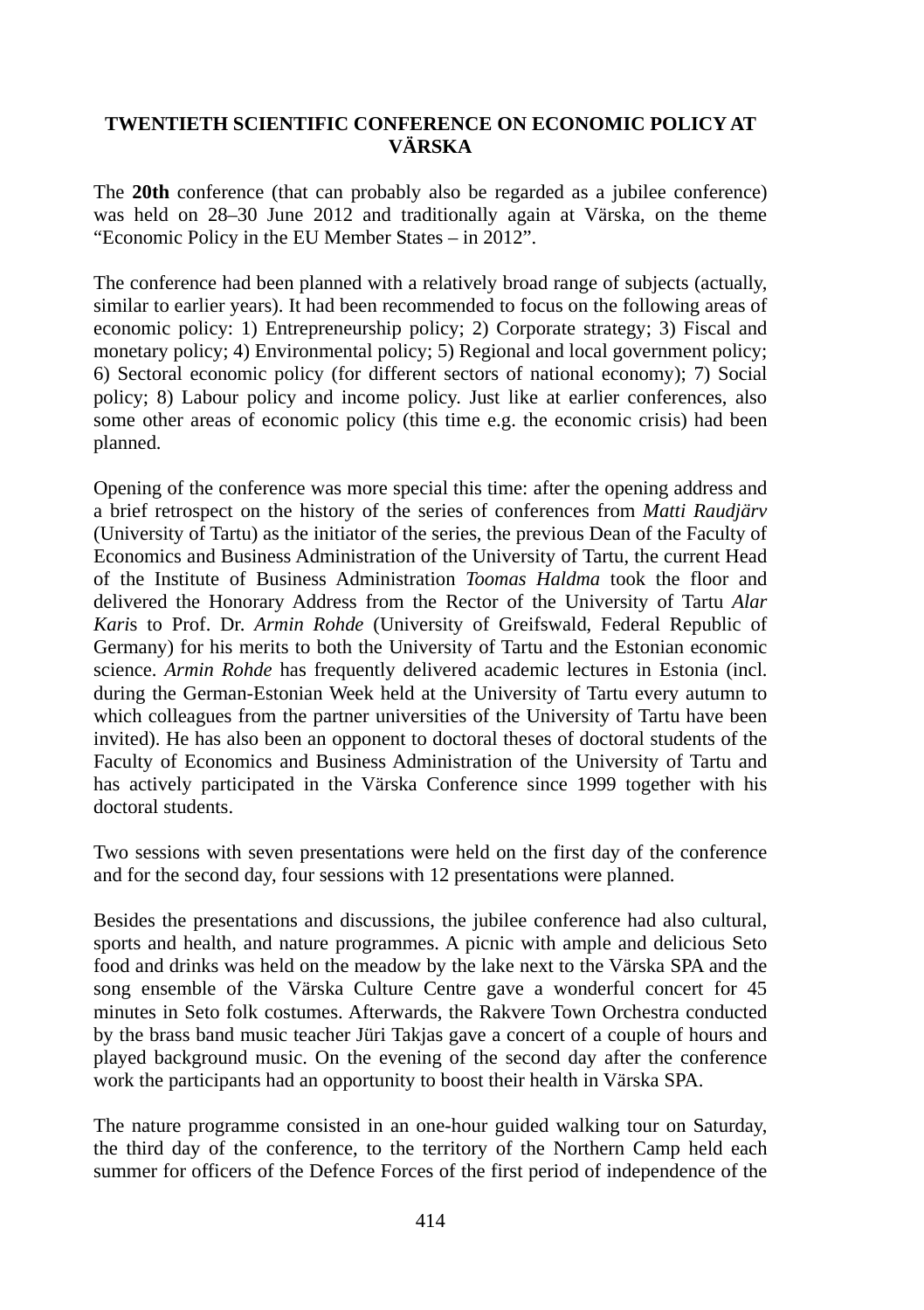Republic of Estonia (our three first scientific conferences on economic policy were held in the buildings there, by the way, namely in 1984, 1994 and 1995) where the participants got a thorough overview of the history of the place both before and after occupation of Estonia by the Soviet army. Then followed an interesting visit to the buildings of the Seto Farm Museum next to the Northern Camp, to see its exhibits with the help of the museum guide. The nature programme and the conference ended in a Seto lunch at the Museum Teahouse after which the Värska SPA bus took most participants of the conference to Tartu.

As an additional bonus also a trip to the Pechora Monastery was planned for the participants of the conference as a part of the cultural and nature programme but as Russian visas are expensive (ca 70 euros!) and the guide was only available from Pskov (at a high price again!) and the organisation of meals was somewhat uncertain (an advance payment was requested without guaranteeing the lunch!), the organisers decided to cancel the trip to Pechora as not many participants were interested in it either (above all due to the high price of the visa!).

Besides Estonian participants, traditionally colleagues from universities of the Federal Republic of Germany but also from Austria, Latvia and Hungary participated at the jubilee conference.

As the conference has been held at Värska for twenty times already, the next conferences will probably be held at some other place at the request of the participants. The 2[1](#page-1-0)st conference will most probably be held at Jäneda<sup>1</sup> (on  $27-29$ )

1

<span id="page-1-0"></span> $1$ . The first traces of human activities at Jäneda date from the 3rd millennium BC according to random findings – boat-shaped stone axes displayed in Järvamaa Museum in Paide. The ancient Jäneda Stronghold dates from the end of the 1st millennium and is the largest ancient defence structure in that area of the Lääne-Viru County. Jäneda Village was first mentioned in ancient documents in 1353 (*Gendel*) when the Bishop of Tallinn acquired the land from the Order. The manor which was later transferred to private ownership (and existed at least in 1510) has belonged to many Baltic German families, most recently to von Benckendorffs. They built the main manor house and other buildings of the manor which have been preserved until now.

The last landlady of Jäneda, Maria Zakrevskaja-Benckendorff-Budberg was a prominent figure in cultural history whose life was full of adventures and close relationships with famous men like R. B. Lockhart, M. Gorki, G. H. Wells etc, which has served as a good material for both authors and film producers. In summer 1934 the author G. H. Wells stayed at Jäneda and finished the third volume of his memoirs here.

The landscape at Jäneda is varied (Kõrvemaa Landscape Reserve includes Aegviidu-Jäneda esker, Jänijõgi River, Allikaoja Stream, several lakes) and old manor houses standing next to modern buildings of their time (in 1975 the study building of the Technical School was built as an annex to the main manor house) constitute one of the most beautiful landscape architecture ensembles of North Estonia. The oldest Estonian establishment of secondary specialised education was at Jäneda (established in 1918 in Tallinn as North Estonian Secondary School of Farming, transferred in 1921 to Jäneda Manor and operated under different names. Since 1964 it was a State Farm Technical School where the main fields of production were cattle breeding and seed breeding). During its 82 years of operation the school prepared 2308 agronomists